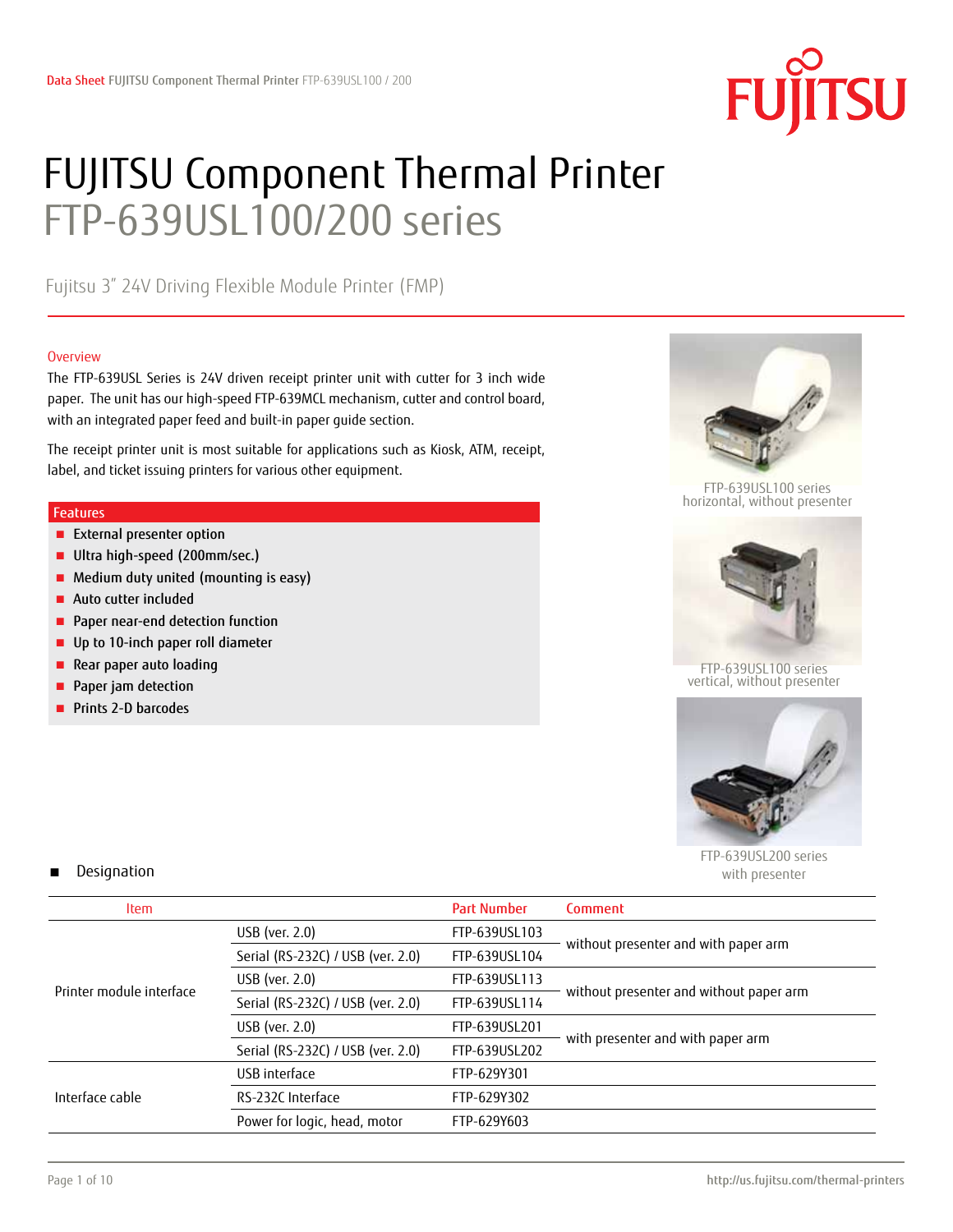# ■ Specifications

| Item                                                               |                   |                                                                                                                                                                                                                                                                                                                    | Specifications                                                                 |                     |                                                                                             |  |  |
|--------------------------------------------------------------------|-------------------|--------------------------------------------------------------------------------------------------------------------------------------------------------------------------------------------------------------------------------------------------------------------------------------------------------------------|--------------------------------------------------------------------------------|---------------------|---------------------------------------------------------------------------------------------|--|--|
| Part number                                                        |                   |                                                                                                                                                                                                                                                                                                                    | FTP-639USL103/104<br>FTP-639USL201/202<br>FTP-639USL113/114                    |                     |                                                                                             |  |  |
| Printing method                                                    |                   |                                                                                                                                                                                                                                                                                                                    | Thermal-sensitive line dot method                                              |                     |                                                                                             |  |  |
| Dot structure                                                      |                   |                                                                                                                                                                                                                                                                                                                    | 576 dots/line                                                                  |                     |                                                                                             |  |  |
| Dot pitch (horizontal)                                             |                   |                                                                                                                                                                                                                                                                                                                    | 0.125 mm (dot density:8 dots/mm)                                               |                     |                                                                                             |  |  |
| Effective printing area                                            |                   |                                                                                                                                                                                                                                                                                                                    | 72 mm                                                                          |                     |                                                                                             |  |  |
| Width<br>Paper                                                     |                   |                                                                                                                                                                                                                                                                                                                    | 80 mm (standard setting) 82.5 mm paper is available with optional paper quide) |                     |                                                                                             |  |  |
|                                                                    | Thickness         |                                                                                                                                                                                                                                                                                                                    | 60 to 100 µm (depending on paper specifications)                               |                     |                                                                                             |  |  |
|                                                                    | Diameter          |                                                                                                                                                                                                                                                                                                                    | Φ150 mm (standard setting, inner diameter Φ 25.4 mm) * <sup>1</sup>            |                     |                                                                                             |  |  |
| Cutting type                                                       |                   |                                                                                                                                                                                                                                                                                                                    | Full or partial                                                                | Full or partial     | Full                                                                                        |  |  |
| Power supply                                                       |                   |                                                                                                                                                                                                                                                                                                                    | 24VDC ±10% approx. 5.7A*2                                                      |                     | 24VDC ±10% approx. 7A*2                                                                     |  |  |
| Printing speed                                                     |                   |                                                                                                                                                                                                                                                                                                                    | Max. 200 mm/s (1600 dotlines/s) (High speed batch image printing, at 25°C)     |                     |                                                                                             |  |  |
| Printing digit number                                              |                   |                                                                                                                                                                                                                                                                                                                    | Max. 72 (at 8 x 16 one byte characters)                                        |                     |                                                                                             |  |  |
|                                                                    | Printing mode     |                                                                                                                                                                                                                                                                                                                    | Line mode                                                                      |                     |                                                                                             |  |  |
| Printing                                                           | Character         | <b>Types</b>                                                                                                                                                                                                                                                                                                       | 103, JIS KANJI: approximately 6800, Extended: 11                               |                     | Alphanumeric KANA: 159, Registered: 94, International: 195, OCR I: 103, OCR II: 23, OCR IV: |  |  |
| specifications                                                     | Barcode           | 1 dimension                                                                                                                                                                                                                                                                                                        | UPC-A, UPC-E, JAN(EAN)13, JAN(EAN)8, CODE39, ITF, CODABAR, CODE128             |                     |                                                                                             |  |  |
|                                                                    | types             | 2 dimension                                                                                                                                                                                                                                                                                                        | QR, PDF417                                                                     |                     |                                                                                             |  |  |
| Character composition, dimensions (H x W),<br>Number of characters |                   | 24 x 12 dots (3.0 x 1.5 mm), 48 columns<br>24 x 24 dots (3.0 x 3.0 mm), 24 columns<br>16 x 8 dots (2.0 x 1.0 mm), 72 columns<br>16 x 16 dots (2.0 x 2.0 mm), 36 columns<br>OCR I: 24 x 40, 24 columns<br>OCR III: 24 x 45, 24 columns<br>OCR IV: 36 x 60, 16 columns<br>Extended: 24 x 48, 24 columns              |                                                                                |                     |                                                                                             |  |  |
| Interface                                                          |                   |                                                                                                                                                                                                                                                                                                                    | Serial (RS232C), USB                                                           |                     |                                                                                             |  |  |
| For head<br>Power supply                                           |                   | 24VDC ±5%, voltage<br>Current: average*4 (): Peak 12.5% printing ratio<br>1.0 (2.0) A (at 200 mm/s printing speed,1 division image)<br>0.8 (1.1) A (at 125 mm/s printing speed, 2 divisions)<br>0.6 (1.0) A (at 80 mm/s printing speed, 2 divisions)<br>0.6 (2.0) A (at 80 mm/s printing speed, automatic divison) |                                                                                |                     |                                                                                             |  |  |
|                                                                    | For printer motor |                                                                                                                                                                                                                                                                                                                    | 24VDC ±5%, 1.3 A maximum, 1.0 A average                                        |                     |                                                                                             |  |  |
|                                                                    | For presenter     |                                                                                                                                                                                                                                                                                                                    | 24VDC ±5%, 1.3 A maximum, 1.0 A average                                        |                     |                                                                                             |  |  |
|                                                                    | For cutter        |                                                                                                                                                                                                                                                                                                                    | 24VDC ±5%, 1.4 A maximum                                                       |                     |                                                                                             |  |  |
|                                                                    | For logic         |                                                                                                                                                                                                                                                                                                                    | 5VDC ±5%, 0.2 A maximum (converted from 24V)                                   |                     |                                                                                             |  |  |
| Dimensions                                                         | Arm vertical      |                                                                                                                                                                                                                                                                                                                    | 110.4 x 96.4 x 75.1 mm                                                         | 114.5 x 94.5 x 75.1 | 123.0 x 145.2 x 75.1 mm                                                                     |  |  |
| (WxDxH)                                                            | Arm horizontal    |                                                                                                                                                                                                                                                                                                                    | 110.4x 215.7 x 99.6 mm*3                                                       |                     | $123 \times 264.5 \times 99.6$ mm) <sup>*3</sup>                                            |  |  |
| Presenter (receipt length)                                         |                   |                                                                                                                                                                                                                                                                                                                    | n/a                                                                            | n/a                 | 65 to 254 mm                                                                                |  |  |
| Weight (approximately, excluding paper)                            |                   |                                                                                                                                                                                                                                                                                                                    | 990 g (with arm)                                                               | 760 g (without arm) | 1200 g (with arm & presenter)                                                               |  |  |

\*1 : Φ 83 mm paper can be used by changing paper feed shaft. Max. Φ 254 mm (10-inch) paper can be used by using a bigger diameter paper holder.

\*2 : Super high speed mode, batch printing, at printing rate 25%

\*3 : Excludes protrusions (screws, dumper, etc.) and cables

\*4 : There may be exceptions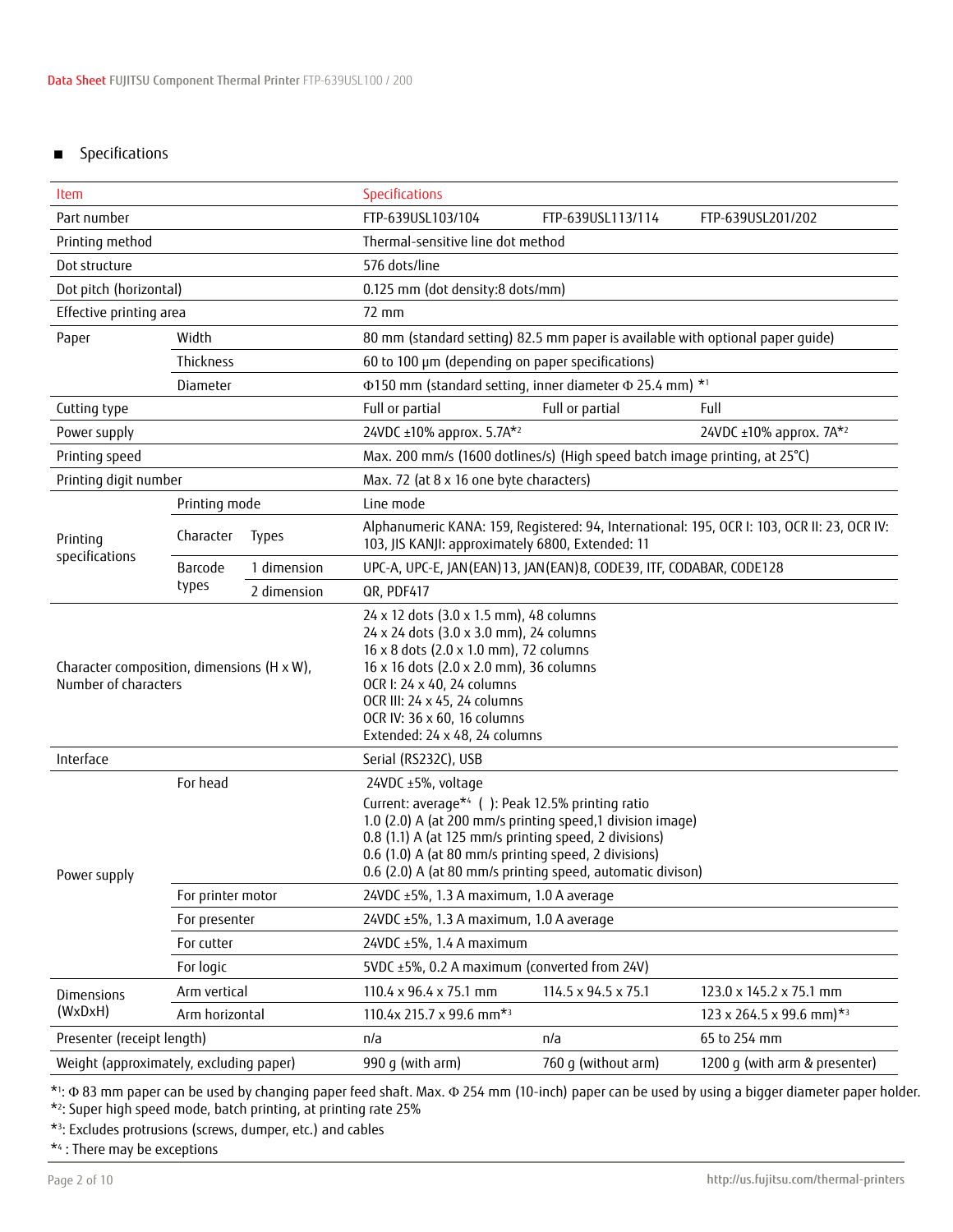| <b>Item</b>                      | <b>Specifications</b> |                       |                                                                                                      |                                                                                        |                   |  |  |  |
|----------------------------------|-----------------------|-----------------------|------------------------------------------------------------------------------------------------------|----------------------------------------------------------------------------------------|-------------------|--|--|--|
| Part number                      |                       |                       | FTP-639USL103/104                                                                                    | FTP-639USL113/114                                                                      | FTP-639USL201/202 |  |  |  |
|                                  | Head                  | Pulse resistance      | 100 milion pulse/dot (using Fujitsu's standard driving method)                                       |                                                                                        |                   |  |  |  |
| Expected life                    |                       | Wear resistance       | 100 km (at max. 12.5% printing ratio, with PD150R (Oji) paper                                        |                                                                                        |                   |  |  |  |
|                                  | Cutter                |                       |                                                                                                      | 1, 000, 000 cuts with PD150R (Oji) paper, cutting frequency min. 3s/cut, at 20°C ± 5°C |                   |  |  |  |
|                                  |                       | Operating temperature | -20°C to +60°C*5                                                                                     | $-20^{\circ}$ C to $+60^{\circ}$ C <sup>*5</sup>                                       | 0°C to +50°C*5    |  |  |  |
| Environmental<br>conditions      | Operating humidity    |                       | 10 to 85% RH (no condensation)                                                                       |                                                                                        |                   |  |  |  |
|                                  | Storage temperature   |                       | -25°C to +65°C                                                                                       | $-25^{\circ}$ C to $+65^{\circ}$ C                                                     | -20°C to +60°C    |  |  |  |
|                                  | Storage humidity      |                       | 5 to 90% RH (no condensation)                                                                        |                                                                                        |                   |  |  |  |
| Detection                        | Head temperature      |                       | By thermistor (applied energy control, abnormal temperature detection)                               |                                                                                        |                   |  |  |  |
|                                  |                       | Paper out/Mark detect | By photointerrupter                                                                                  |                                                                                        |                   |  |  |  |
|                                  | Platen open           |                       | By photointerrupter                                                                                  |                                                                                        |                   |  |  |  |
|                                  | Near end paper        |                       | By mechanical switch                                                                                 |                                                                                        |                   |  |  |  |
| Recommended<br>thermal sensitive | Standard paper        |                       | TF-60KS-E (Nippon paper), FTP-020P0104 (58mm),<br>PD150R (Oji paper), FTP-020P0701 (58mm)            |                                                                                        |                   |  |  |  |
| paper                            | Medium term paper     |                       | TF-60KS-F1 (Nippon paper), FTP-020P0102 (58mm)<br>PD170R (Oji paper)<br>P220VBB-1 (Mitsubishi paper) |                                                                                        |                   |  |  |  |
|                                  | Long term paper       |                       | PD160R-N (Oji paper)                                                                                 |                                                                                        |                   |  |  |  |
| Paper diameter                   |                       |                       | Max. 150 mm                                                                                          |                                                                                        |                   |  |  |  |
|                                  |                       |                       |                                                                                                      |                                                                                        |                   |  |  |  |

\*5 : Color density is guaranteed: +5°Cto +40°C with standard paper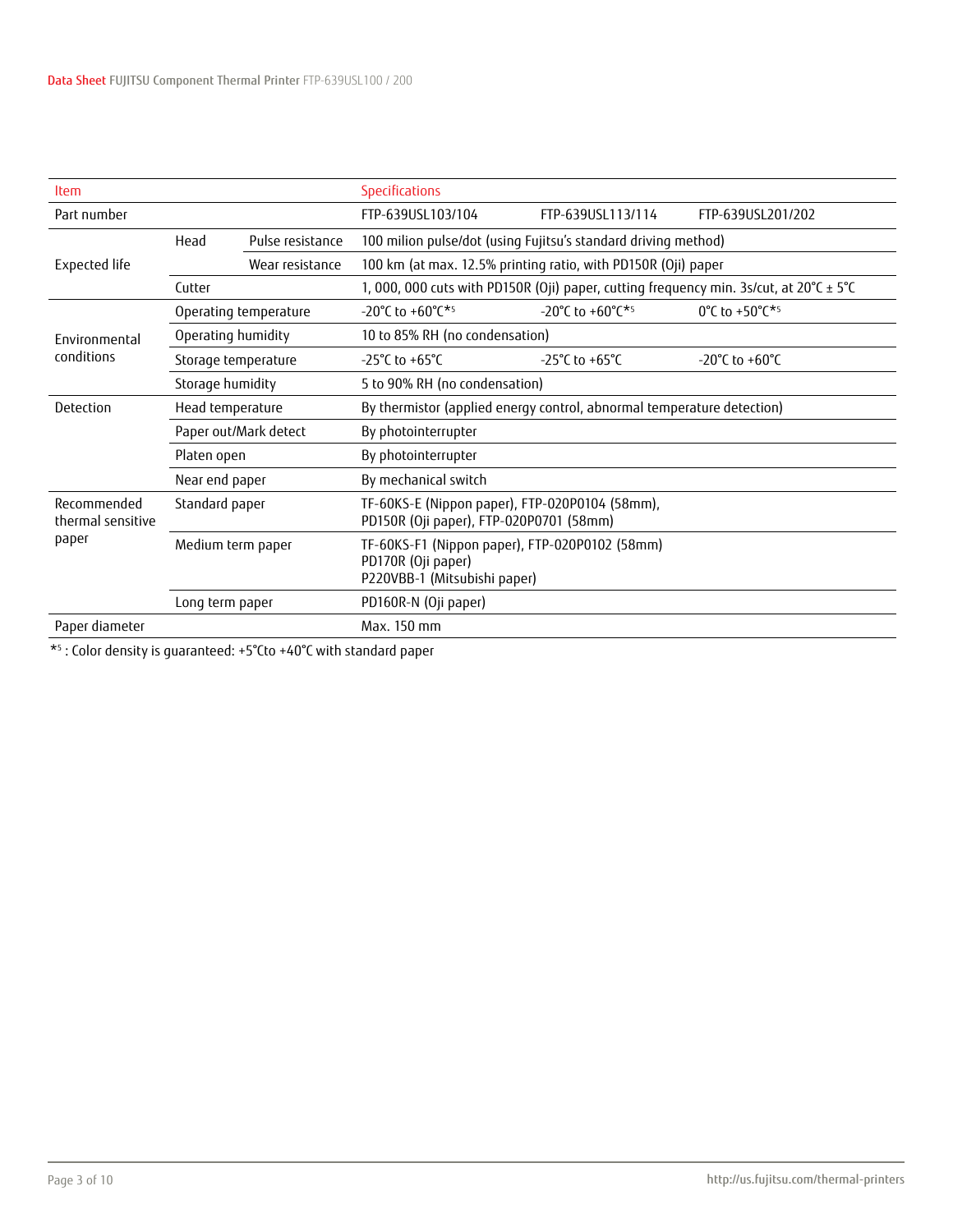#### ■ Dimensions

External dimension chart of the control board



## • Connector types of control board for printer and cutter

| No.             | <b>Name</b>               | <b>Function</b>                   | <b>Remarks</b>   |
|-----------------|---------------------------|-----------------------------------|------------------|
| CN <sub>1</sub> | Power connector           | Connect +24V power supply         |                  |
| CN <sub>2</sub> | RS-232 connector          | Connect RS-232 interface          | depends on model |
| CN <sub>4</sub> | USB interface connector   | Connect USB interface             | depends on model |
| CN <sub>5</sub> | Thermal head connector    | Connect thermal head              |                  |
| CN <sub>6</sub> | Paper feed motor          | Connect paper feed motor          | Ξ.               |
| CN <sub>7</sub> | Cutter motor connector    | Connect cutter motor              | Ξ.               |
| CN <sub>8</sub> | Near end sensor connector | Connect near end switch or sensor |                  |
| CN <sub>9</sub> | External sensor connector | Connect external sensor           | optional         |
| <b>CN10</b>     | Presenter connector       | Connect control board             | depends on model |
|                 |                           |                                   |                  |

• Presenter control board dimension

| green contracting<br><del>"</del><br>CN <sub>1</sub><br>圓<br>1 | f<br>◡<br><del>ا سىنى</del><br>CN3                            |  |
|----------------------------------------------------------------|---------------------------------------------------------------|--|
| <b>Travello</b><br>صا<br><b>DRE</b><br>ᆖ<br>宝                  | CN5<br>$\overline{\phantom{a}}$<br>can ser<br>畐<br>--<br>- 67 |  |

# • Connector types of control board for presentor

| No.             | <b>Name</b>                | <b>Function</b>              | Remarks |
|-----------------|----------------------------|------------------------------|---------|
| CN <sub>1</sub> | Control board connector    | Connect control to board     |         |
| CN <sub>3</sub> | Paper sensor connector     | Connect to paper feed sensor |         |
| CN <sub>5</sub> | Paper feed motor connector | Connect to paper feed motor  |         |
| CN <sub>6</sub> | Motor and sensor connector | Connect to motor and sensor  |         |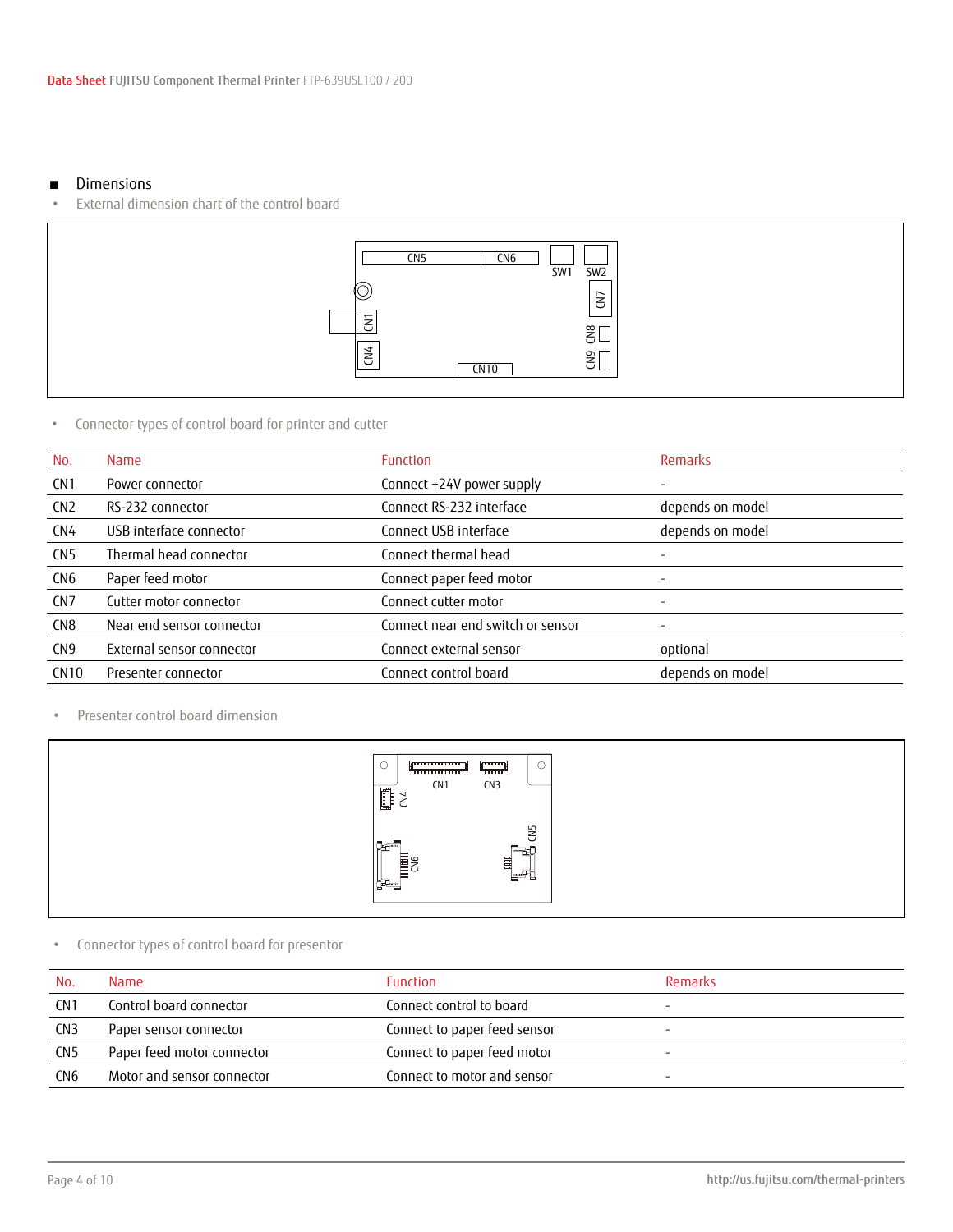• External view of the RS-232C interface circuit board



## • RS-232C interface connector types

| No.             | <b>Name</b>                   | <b>Function</b>                            | Remarks |
|-----------------|-------------------------------|--------------------------------------------|---------|
| CN 1            | Internal connection connector | Connector for internal connection          | $\sim$  |
| CN <sub>2</sub> | RS-232C interface connector   | Connector for connecting RS-232C interface | $\sim$  |

## ■ Dimensions

• Printer without presenter and standard arm - FTP-639USL103/104

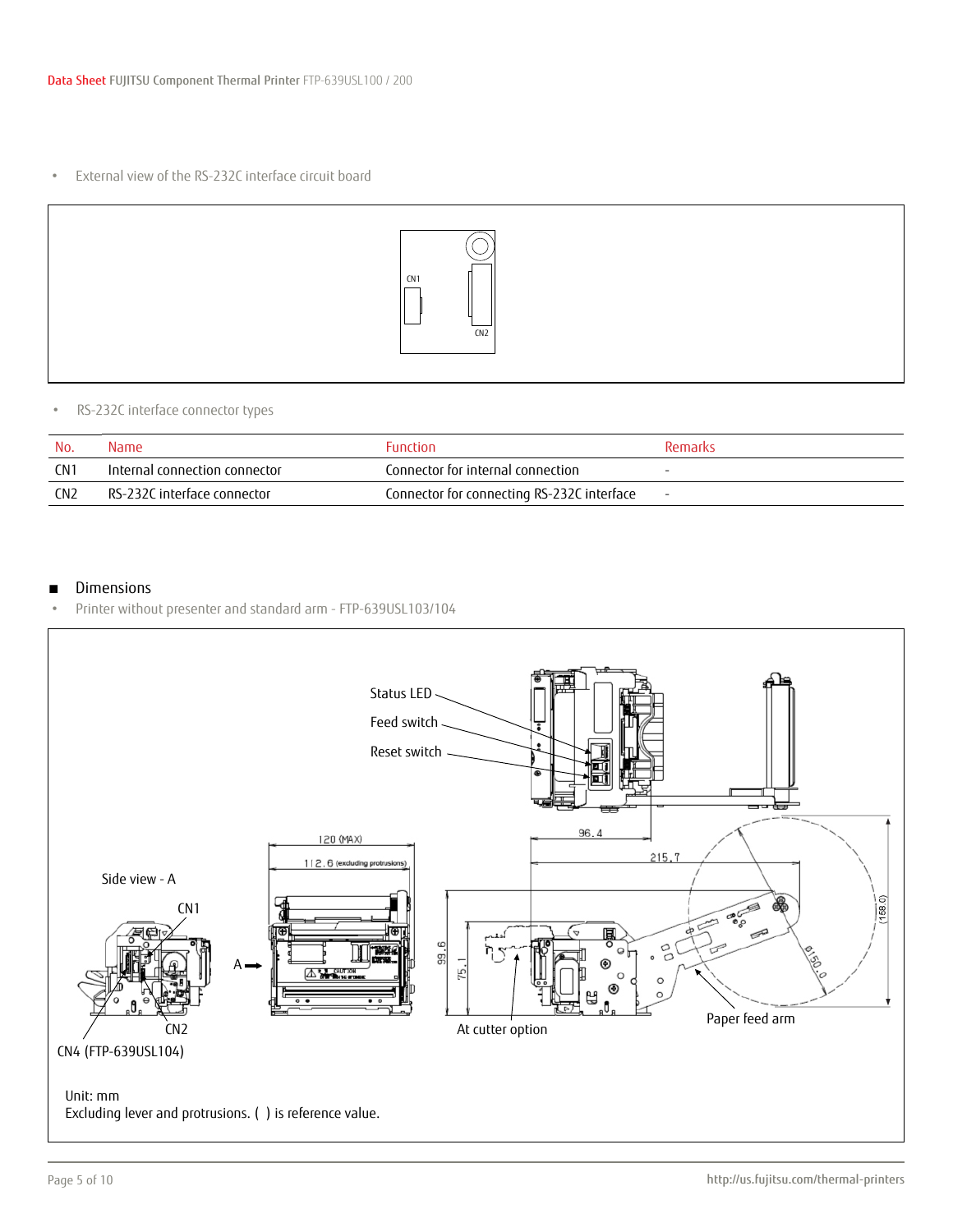## ■ Dimensions

• Modular printer without presenter and standard paper roll - FTP-639USL113/114



## ■ Dimensions

• Modular printer with presenter - FTP-639USL201/202

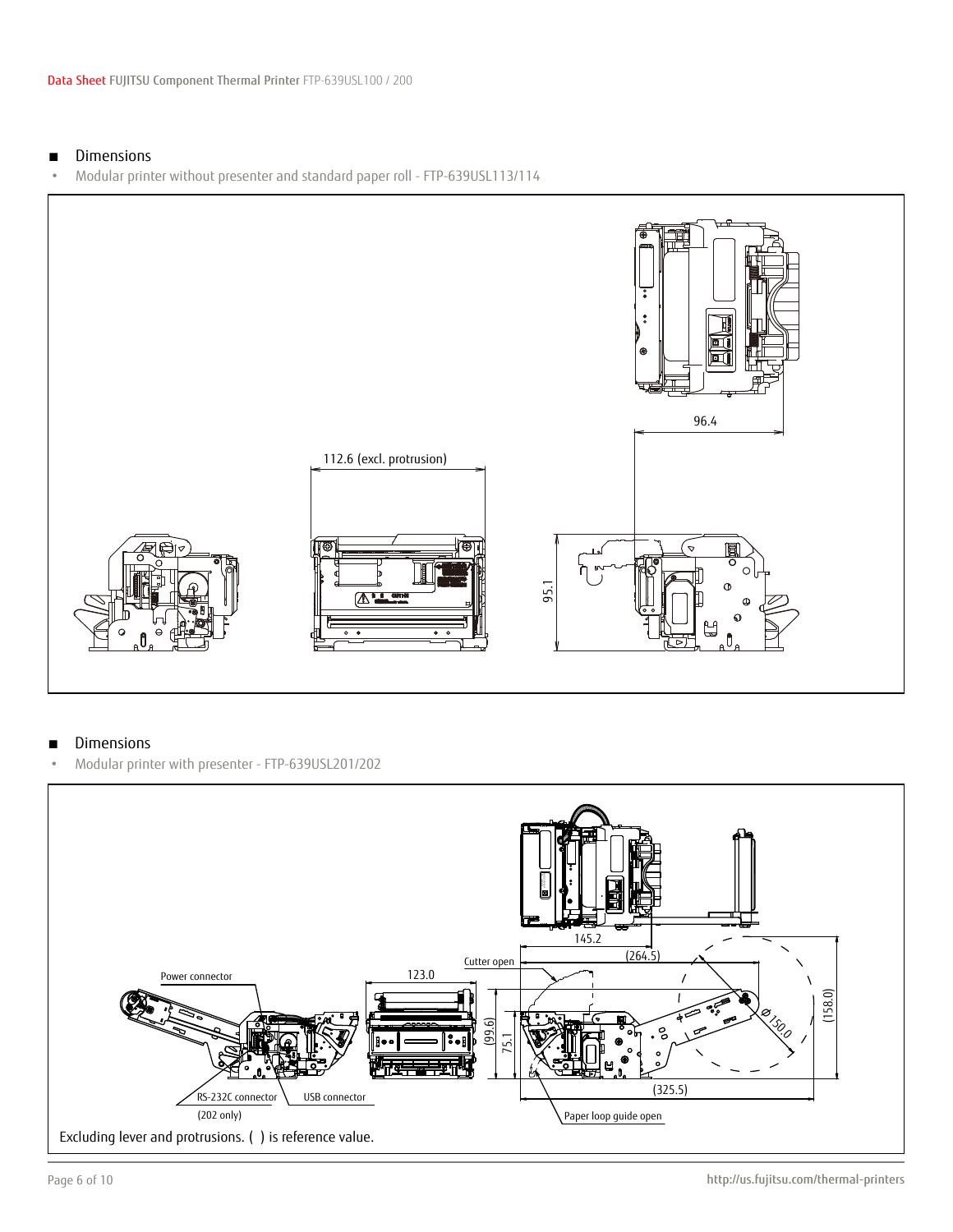## ■ Connector specifications

| No.             | Name                        |
|-----------------|-----------------------------|
| CN <sub>1</sub> | Power connector             |
| CN <sub>2</sub> | USB interface connector     |
| CN4             | RS-232C interface connector |

#### ■ Connector pin assignment

• CN1: Power connector

Connector used in the printer: B2PS-VH(LF)(SN) (JST) Recommended mating connector: VHR-2 (JST)

| Pin<br>⊢no. | Sianal     | 1/0 | :cription<br>JASI | חו <sup>ט</sup> . חו | sıana      | 1/C | :rintior     |
|-------------|------------|-----|-------------------|----------------------|------------|-----|--------------|
|             | 24V<br>- - |     | Power supply      |                      | <b>GND</b> |     | Power ground |

## ■ Connector pin assignment

 • CN2: USB interface connector Connector used in the printer: 51387-0530 (Molex) Recommended mating connector: UX40-MB-5P (Hirose)

| Pin no. Signal |             |        | I/O Description                   | Pin no. Signal |     |                          | I/O Description                   |
|----------------|-------------|--------|-----------------------------------|----------------|-----|--------------------------|-----------------------------------|
|                | <b>VBUS</b> |        | Bus power supply                  |                | D-  | 1/0                      | -Differential data input/output D |
|                | D+          | I/O    | Differential data input/output D+ |                | NC. | $\overline{\phantom{a}}$ | Not connected                     |
|                | GND         | $\sim$ | Signal ground                     |                |     |                          |                                   |

## ■ Connector pin assignment

• CN4: RS-232C interface connector

Connector used in the printer: S9B-ZR-SM4A-TF (LF) (JST) Recommended mating connector: ZHR-9 (JST)

| Pin no. | Signal  | 1/0                      | Description              | Pin no. | Sianal     | 1/0 | Description                                |
|---------|---------|--------------------------|--------------------------|---------|------------|-----|--------------------------------------------|
|         | FG      | $\overline{\phantom{0}}$ | Frame ground             |         | RXD        |     | Incoming data                              |
|         | TXD     |                          | Outgoing data            | 4       | <b>DTR</b> | 0   | Request to send data (data terminal ready) |
|         | GND     | $\overline{\phantom{a}}$ | Signal ground            | b       | <b>DSR</b> |     | Consent to send data (data set ready)      |
|         | /STCLIN |                          | Detection setting signal | 8       | /INPRM     |     | Initialization requirement signal          |
|         | /ATF    |                          | Paper feed signal        |         |            |     |                                            |

· Please note that connectors used in this printer are subject to change without prior notice.

· Please confirm compatability when using equivalent mating connector(s).

## ■ Host interface specifications

| Type     | Specification                                                                                                                                                                                                                                                                                                                     |
|----------|-----------------------------------------------------------------------------------------------------------------------------------------------------------------------------------------------------------------------------------------------------------------------------------------------------------------------------------|
| USB V2.0 | Data transmission speed: Full speed mode 12Mbps<br>Data input/output format: Differential input/output                                                                                                                                                                                                                            |
| RS-232C  | Data transmission speed: 19,200 (460,800; 230,400; 155,200; 38,400; 9,600) bps. Setting can be changed with command<br>Synchronization/transmission method: asynchronous method, full-duplex transmission<br>Flow control: RTS(DTR)/CTS(DSR) signal or XON/XOFF. Can be changed with command<br>Input/output level: RS-232C level |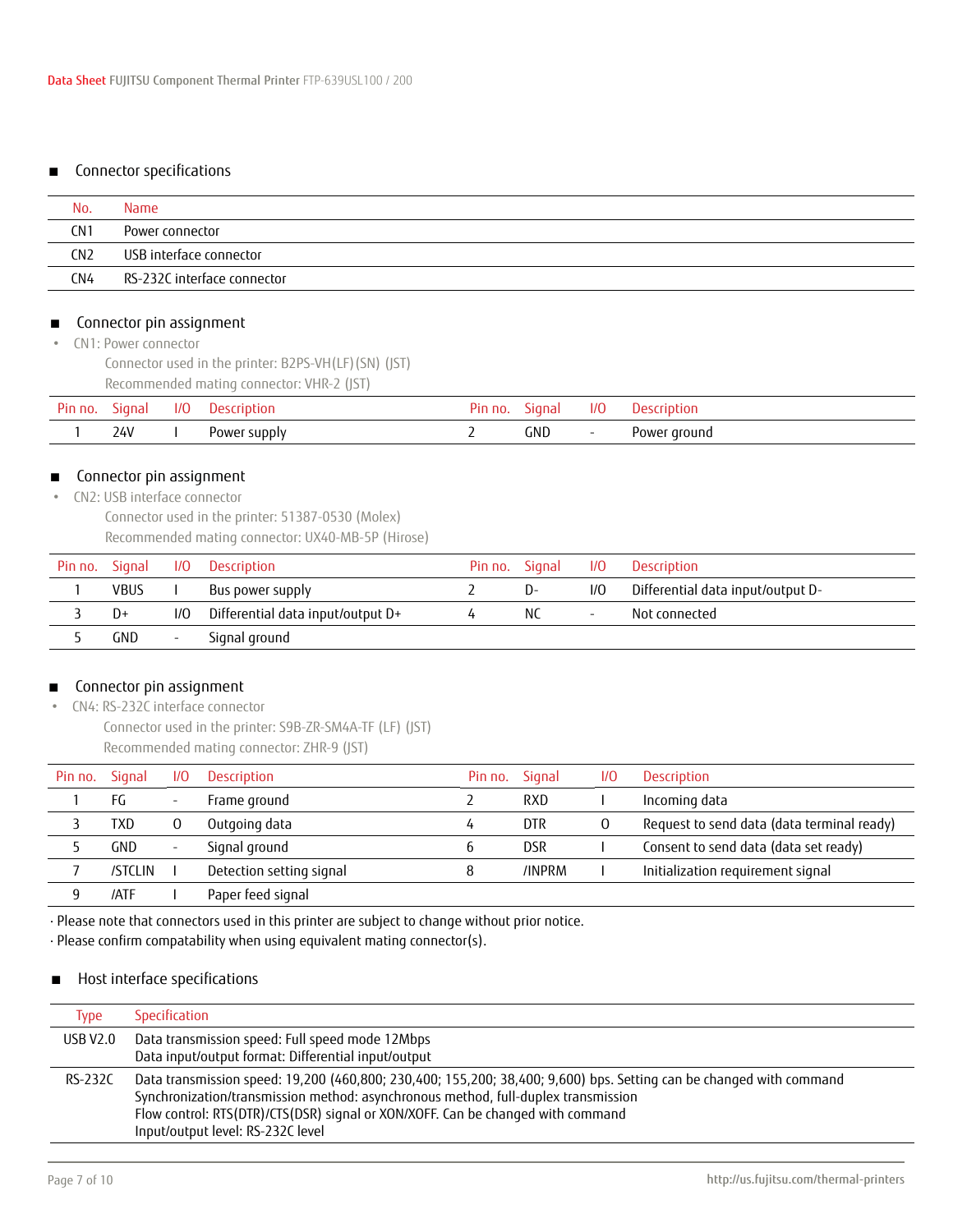| <b>No</b>      | Signal                   | Content                                                    |
|----------------|--------------------------|------------------------------------------------------------|
| $\mathbf{1}$   | HT                       | Moves print position to the next tab                       |
| $\overline{2}$ | LE                       | Line fee                                                   |
| 3              | FF                       | Feeds forms (new page)                                     |
| 4              | ESC EM+n                 | Setting the amount of the feeding at automatic paper feed  |
| 5              | ESC RS                   | Sets reverse printing                                      |
| 6              | ESC US                   | Resets reverse printing                                    |
| 7              | ESC SP+n                 | Character spacing setting                                  |
| 8              | $ESC! + n$               | Sets print mode                                            |
| 9              | ESC $% +n$               | External registration character specification/cancellation |
| 10             | ESC & +y+c1+c2+x+d1to dn | External registration character definition                 |
| 11             | ESC *+m+n1+n2+d1 to dk   | Sets bit map image                                         |
| 12             | $ESC - n$                | Underline setting                                          |
| 13             | ESC <sub>2</sub>         | Sets 1/6 inch line feed length                             |
| 14             | $ESC$ 3+n                | Sets the fine line feed length                             |
| 15             | $ESC$ ?+ $n$             | External registration character deletion                   |
| 16             | ESC@                     | Printer initialization                                     |
| 17             | ESC A+n                  | Sets the space between the line                            |
| 18             | ESC C+n                  | Set the page length by character line                      |
| 19             | ESC D+n1 to nk+NUL       | Sets the tab position                                      |
| 20             | $ESCJ+n$                 | Feed paper in forward direction and prints                 |
| 21             | ESC K+n                  | Reverse paper feed                                         |
| 22             | ESC R+n                  | Selects international character                            |
| 23             | ESC V+n                  | Right rotation 90° specification / cancellation            |
| 24             | ESC X+m+n                | Setting the turning time of the motor excitation           |
| 25             | ESC $c+1+n$              | Sets internal processing                                   |
| 26             | ESC $c+5+n$              | Panel switch enable/disable setting                        |
| 27             | ESC d+n                  | Printing and n-line feeding                                |
| 28             | ESC e+n                  | Prints and reverse feed n-lines                            |
| 29             | ESC s+n                  | Sets printing speed                                        |
| 30             | ESC <sub>t+n</sub>       | Character code table selection                             |
| 31             | ESC ${+n}$               | Sets/resets upside down printing                           |
| 32             | ESC DEL+n                | Platen switch release                                      |
| 33             | $FS!+n$                  | Kanji printing mode specification                          |
| 34             | FS&                      | Kanji printing mode collective specification               |
| 35             | $FS - + n$               | Kanji underline specification /cancellation                |
| 36             | FS *+ m+n1+n2+d1 to dk   | High speed collective image printing specified             |
| 37             | FS.                      | Kanji printing mode cancellation                           |
| 38             | FS 2+c1+c2+d1 to dn      | External character definition                              |
| 39             | $FS 9+n$                 | Sets the detection functions                               |
| 40             | FS C+n                   | Kanji code system selection                                |

# ■ Connector pin assignments of printer mechanism (FPC)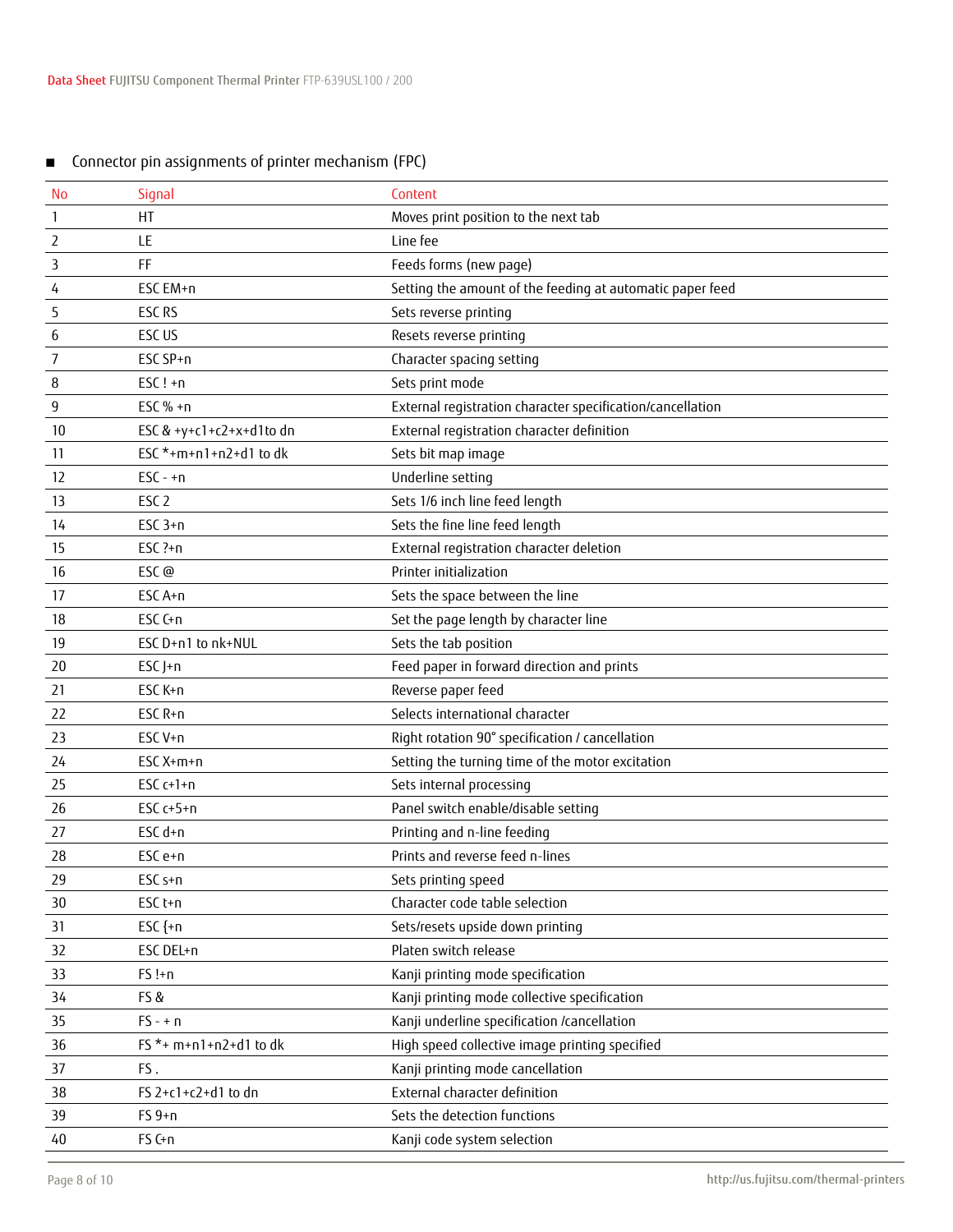| <b>No</b> | Signal                            | Content                                                           |
|-----------|-----------------------------------|-------------------------------------------------------------------|
| 41        | FS E+n                            | Correction of impressed energy                                    |
| 42        | $FS S+n1+n2$                      | Kanji spacing setting                                             |
| 43        | FS W+n                            | Kanji double height and width printing specification/cancellation |
| 44        | $FS$ $r+n*1$                      | Parameter transmission                                            |
| 45        | $GS!+n$                           | Character size specification                                      |
| 46        | GS & +m + x + y1 + y2 + d1 to dn  | Registered bit image definiton                                    |
| 47        | $GS'+m+n$                         | Registered bit image printing                                     |
| 48        | GS (+E+L1+L2+fn+d1 to d9)         | RS-232C communication setting*1                                   |
| 49        | GS <                              | Line feeds to the next mark                                       |
| 50        | GS A+m+n                          | Sets the line feed length after mark detection                    |
| 51        | GS E+n                            | Sets the print quality                                            |
| 52        | $GS L+n1+n2$                      | Left margin position setting                                      |
| 53        | $GS V+m+n$                        | Sets 1/6 inch line feed length                                    |
| 54        | $GS W+n1+n2$                      | Printing area width setting                                       |
| 55        | $GSa+n$                           | Automatic status transmission setting* <sup>1</sup>               |
| 56        | $GS e+m+n$                        | Sets bar code width                                               |
| 57        | GS h+n                            | Sets bar code height                                              |
| 58        | GS k+m+n+d1 to dn                 | Bar code printing                                                 |
| 60        | GS k+m+k1+k2+k3+k4+p+d1 to dn+NUL | Print 2-barcode (QR)                                              |
| 61        | GS k+m+k1+k2+k3+k4+n1+nh+d1 to dn | Print 2D barcode (PDF417)                                         |
| 62        | GS <sub>s</sub>                   | Paper check*2                                                     |
| 63        | $GS$ t+n                          | Paper exit*2                                                      |
| 64        | $GS w+n$                          | Sets bar code length                                              |
| 65        | $GSx+n$                           | Paper retract*2                                                   |
| 66        | GS <sub>y</sub>                   | Preparation for paper exit*2                                      |
| 67        | GS <sub>z</sub>                   | Retracting paper*2                                                |

\*1 : These commands are valid with FTP-629DSL350 series serial interface

\*2 : FTP-639USL201/202 only

# ■ Options

• Cables

| <b>Type</b>         |                | Part Number | Connector                                                     | Length                     |
|---------------------|----------------|-------------|---------------------------------------------------------------|----------------------------|
| Interface cable $-$ | <b>USB</b>     | FTP-629Y301 | USB A - USB miniB                                             | Approx. 1m (39.4 inches)   |
|                     | <b>RS-232C</b> | FTP-629Y302 | ZHR-9 (JST) Connector is assembled at one side (printer side) | Approx. 0.5m (19.4 inches) |
| Power supply cable  |                | FTP-629Y603 | VHR-2 (JST) Connector is assembled at one side (printer side) | Approx. 0.5m (19.4 inches) |